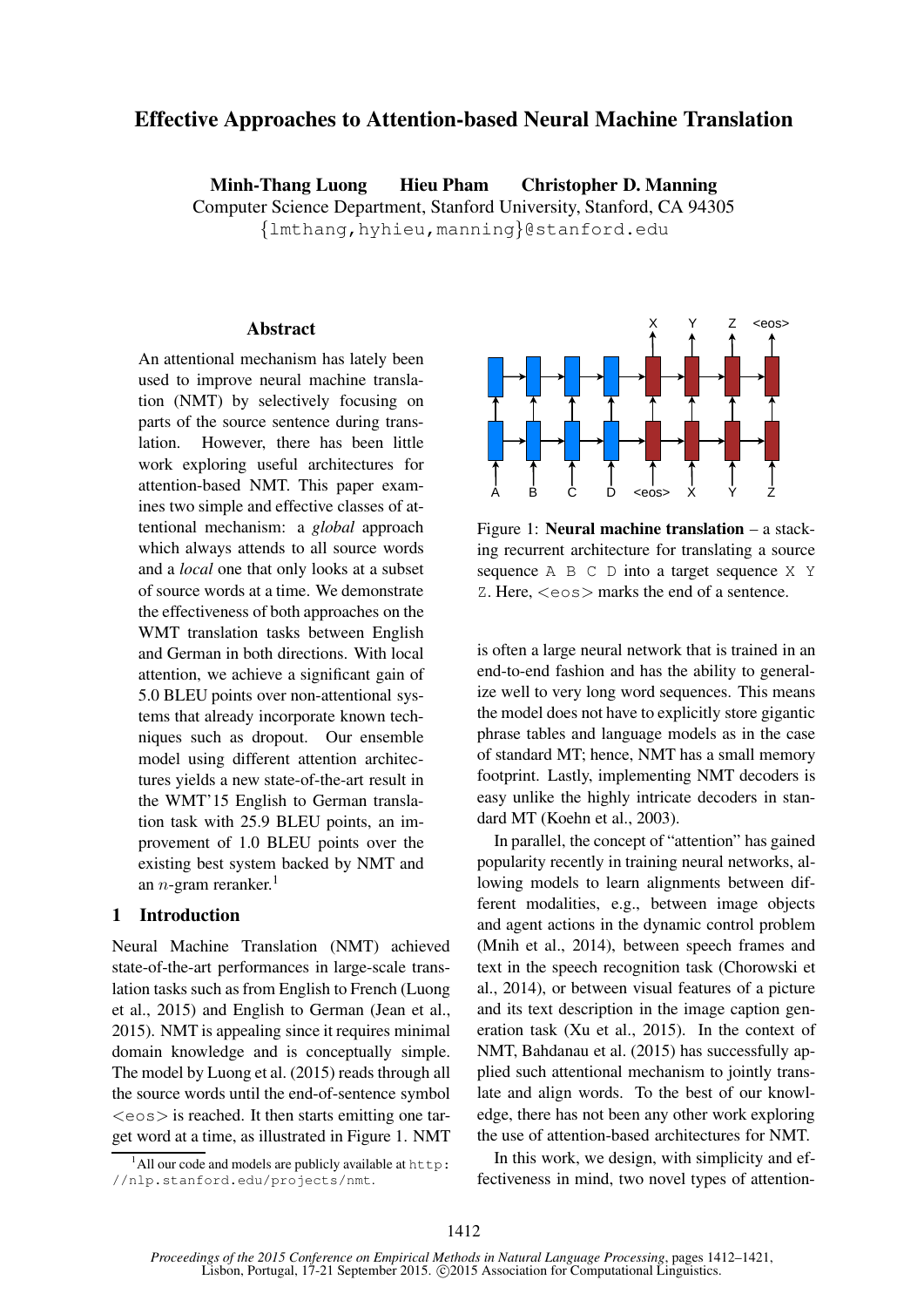based models: a *global* approach in which all source words are attended and a *local* one whereby only a subset of source words are considered at a time. The former approach resembles the model of (Bahdanau et al., 2015) but is simpler architecturally. The latter can be viewed as an interesting blend between the *hard* and *soft* attention models proposed in (Xu et al., 2015): it is computationally less expensive than the global model or the soft attention; at the same time, unlike the hard attention, the local attention is differentiable, making it easier to implement and train. $<sup>2</sup>$  Besides, we</sup> also examine various alignment functions for our attention-based models.

Experimentally, we demonstrate that both of our approaches are effective in the WMT translation tasks between English and German in both directions. Our attentional models yield a boost of up to 5.0 BLEU over non-attentional systems which already incorporate known techniques such as dropout. For English to German translation, we achieve new state-of-the-art (SOTA) results for both WMT'14 and WMT'15, outperforming previous SOTA systems, backed by NMT models and n-gram LM rerankers, by more than 1.0 BLEU. We conduct extensive analysis to evaluate our models in terms of learning, the ability to handle long sentences, choices of attentional architectures, alignment quality, and translation outputs.

#### 2 Neural Machine Translation

A neural machine translation system is a neural network that directly models the conditional probability  $p(y|x)$  of translating a source sentence,  $x_1, \ldots, x_n$ , to a target sentence,  $y_1, \ldots, y_m$ .<sup>3</sup> A basic form of NMT consists of two components: (a) an *encoder* which computes a representation s for each source sentence and (b) a *decoder* which generates one target word at a time and hence decomposes the conditional probability as:

$$
\log p(y|x) = \sum_{j=1}^{m} \log p(y_j|y_{
$$

A natural choice to model such a decomposition in the decoder is to use a recurrent neural network (RNN) architecture, which most of the recent NMT work such as (Kalchbrenner and Blunsom, 2013; Sutskever et al., 2014; Cho et al., 2014; Bahdanau et al., 2015; Luong et al., 2015; Jean et al., 2015) have in common. They, however, differ in terms of which RNN architectures are used for the decoder and how the encoder computes the source sentence representation s.

Kalchbrenner and Blunsom (2013) used an RNN with the standard hidden unit for the decoder and a convolutional neural network for encoding the source sentence representation. On the other hand, both Sutskever et al. (2014) and Luong et al. (2015) stacked multiple layers of an RNN with a Long Short-Term Memory (LSTM) hidden unit for both the encoder and the decoder. Cho et al. (2014), Bahdanau et al. (2015), and Jean et al. (2015) all adopted a different version of the RNN with an LSTM-inspired hidden unit, the gated recurrent unit (GRU), for both components.<sup>4</sup>

In more detail, one can parameterize the probability of decoding each word  $y_j$  as:

$$
p(y_j|y_{< j}, \mathbf{s}) = \text{softmax}(g(\mathbf{h}_j)) \tag{2}
$$

with  $q$  being the transformation function that outputs a vocabulary-sized vector.<sup>5</sup> Here,  $h_i$  is the RNN hidden unit, abstractly computed as:

$$
\boldsymbol{h}_j = f(\boldsymbol{h}_{j-1}, \boldsymbol{s}),\tag{3}
$$

where  $f$  computes the current hidden state given the previous hidden state and can be either a vanilla RNN unit, a GRU, or an LSTM unit. In (Kalchbrenner and Blunsom, 2013; Sutskever et al., 2014; Cho et al., 2014; Luong et al., 2015), the source representation  $s$  is only used once to initialize the decoder hidden state. On the other hand, in (Bahdanau et al., 2015; Jean et al., 2015) and this work, s, in fact, implies a set of source hidden states which are consulted throughout the entire course of the translation process. Such an approach is referred to as an attention mechanism, which we will discuss next.

In this work, following (Sutskever et al., 2014; Luong et al., 2015), we use the stacking LSTM architecture for our NMT systems, as illustrated in Figure 1. We use the LSTM unit defined in (Zaremba et al., 2015). Our training objective is formulated as follows:

$$
J_t = \sum\nolimits_{(x,y)\in D} -\log p(y|x) \tag{4}
$$

 $2$ There is a recent work by Gregor et al. (2015), which is very similar to our local attention and applied to the image generation task. However, as we detail later, our model is much simpler and can achieve good performance for NMT.

<sup>&</sup>lt;sup>3</sup>All sentences are assumed to terminate with a special "end-of-sentence" token <eos>.

<sup>&</sup>lt;sup>4</sup>They all used a single RNN layer except for the latter two works which utilized a bidirectional RNN for the encoder.

<sup>&</sup>lt;sup>5</sup>One can provide q with other inputs such as the currently predicted word  $y_i$  as in (Bahdanau et al., 2015).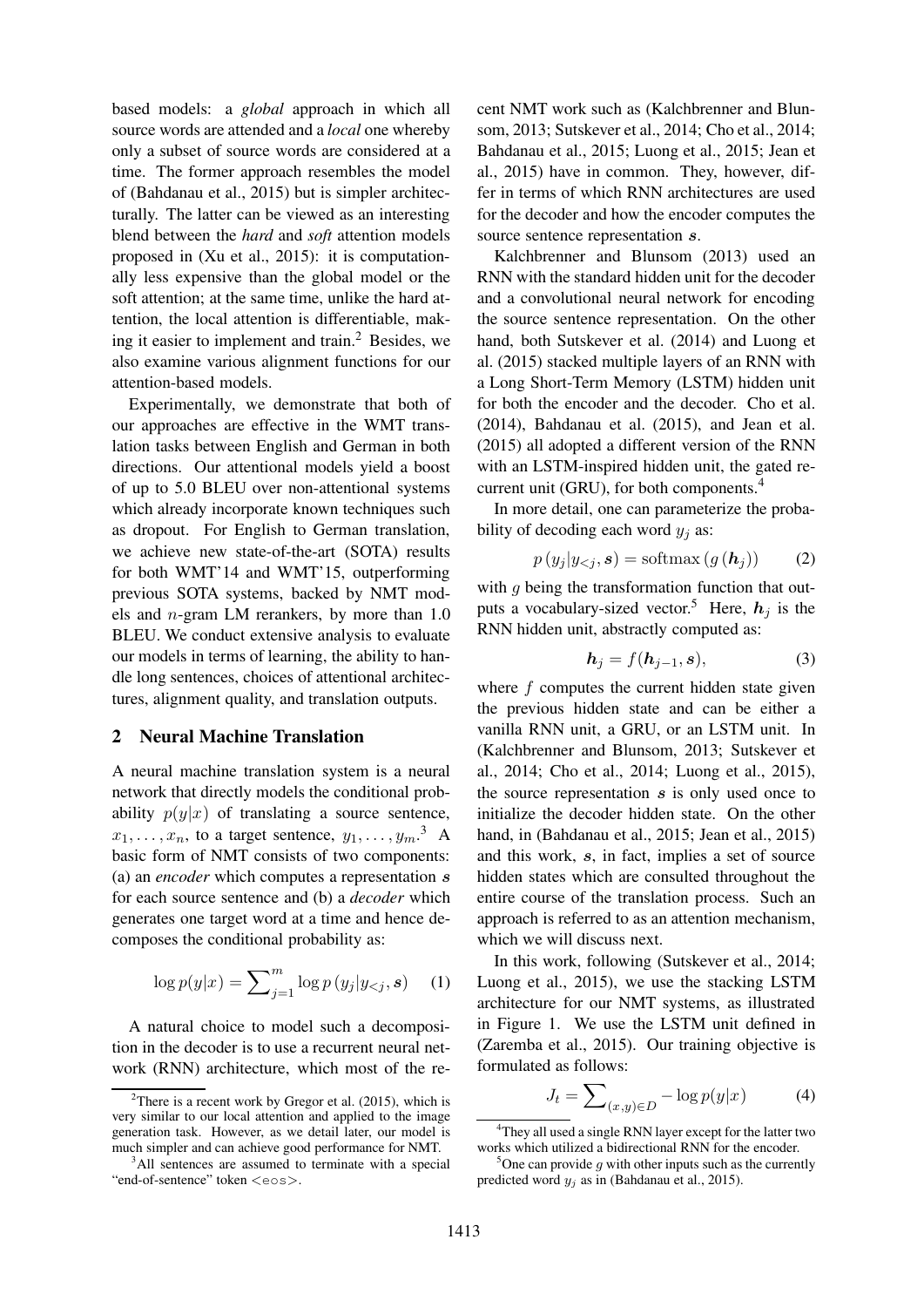with *D* being our parallel training corpus.

# 3 Attention-based Models

Our various attention-based models are classifed into two broad categories, *global* and *local*. These classes differ in terms of whether the "attention" is placed on all source positions or on only a few source positions. We illustrate these two model types in Figure 2 and 3 respectively.

Common to these two types of models is the fact that at each time step  $t$  in the decoding phase, both approaches first take as input the hidden state  $h_t$ at the top layer of a stacking LSTM. The goal is then to derive a context vector  $c_t$  that captures relevant source-side information to help predict the current target word  $y_t$ . While these models differ in how the context vector  $c_t$  is derived, they share the same subsequent steps.

Specifically, given the target hidden state  $h_t$  and the source-side context vector  $c_t$ , we employ a simple concatenation layer to combine the information from both vectors to produce an attentional hidden state as follows:

$$
\tilde{\boldsymbol{h}}_t = \tanh(\boldsymbol{W}_c[\boldsymbol{c}_t; \boldsymbol{h}_t]) \tag{5}
$$

The attentional vector  $\tilde{h}_t$  is then fed through the softmax layer to produce the predictive distribution formulated as:

$$
p(y_t|y_{<};,x) = \text{softmax}(\mathbf{W}_s \tilde{\boldsymbol{h}}_t) \tag{6}
$$

We now detail how each model type computes the source-side context vector  $c_t$ .

#### 3.1 Global Attention

The idea of a global attentional model is to consider all the hidden states of the encoder when deriving the context vector  $c_t$ . In this model type, a variable-length alignment vector  $a_t$ , whose size equals the number of time steps on the source side, is derived by comparing the current target hidden state  $h_t$  with each source hidden state  $\bar{h}_s$ :

$$
\mathbf{a}_t(s) = \text{align}(\mathbf{h}_t, \bar{\mathbf{h}}_s) \tag{7}
$$
\n
$$
= \frac{\exp(\text{score}(\mathbf{h}_t, \bar{\mathbf{h}}_s))}{\sum_{s'} \exp(\text{score}(\mathbf{h}_t, \bar{\mathbf{h}}_{s'}))}
$$

Here, score is referred as a *content-based* function for which we consider three different alternatives:

$$
score(\boldsymbol{h}_t, \boldsymbol{\bar{h}}_s) = \begin{cases} \boldsymbol{h}_t^\top \boldsymbol{\bar{h}}_s & dot \\ \boldsymbol{h}_t^\top \boldsymbol{W}_a \boldsymbol{\bar{h}}_s & general \\ \boldsymbol{W}_a[\boldsymbol{h}_t; \boldsymbol{\bar{h}}_s] & concat \end{cases}
$$
(8)



Figure 2: Global attentional model – at each time step t, the model infers a *variable-length* alignment weight vector  $a_t$  based on the current target state  $h_t$  and all source states  $\bar{h}_s$ . A global context vector  $c_t$  is then computed as the weighted average, according to  $a_t$ , over all the source states.

Besides, in our early attempts to build attentionbased models, we use a *location-based* function in which the alignment scores are computed from solely the target hidden state  $h_t$  as follows:

$$
a_t = \text{softmax}(W_a h_t) \quad \text{location} \quad (9)
$$

Given the alignment vector as weights, the context vector  $c_t$  is computed as the weighted average over all the source hidden states.<sup>6</sup>

*Comparison to (Bahdanau et al., 2015)* – While our global attention approach is similar in spirit to the model proposed by Bahdanau et al. (2015), there are several key differences which reflect how we have both simplified and generalized from the original model. First, we simply use hidden states at the top LSTM layers in both the encoder and decoder as illustrated in Figure 2. Bahdanau et al. (2015), on the other hand, use the concatenation of the forward and backward source hidden states in the bi-directional encoder and target hidden states in their non-stacking uni-directional decoder. Second, our computation path is simpler; we go from  $h_t \rightarrow a_t \rightarrow c_t \rightarrow \tilde{h}_t$  then make a prediction as detailed in Eq. (5), Eq. (6), and Figure 2. On the other hand, at any time  $t$ , Bahdanau et al. (2015) build from the previous hidden state  $h_{t-1} \rightarrow a_t \rightarrow c_t \rightarrow h_t$ , which, in turn,

<sup>&</sup>lt;sup>6</sup>Eq. (9) implies that all alignment vectors  $a_t$  are of the same length. For short sentences, we only use the top part of  $a_t$  and for long sentences, we ignore words near the end.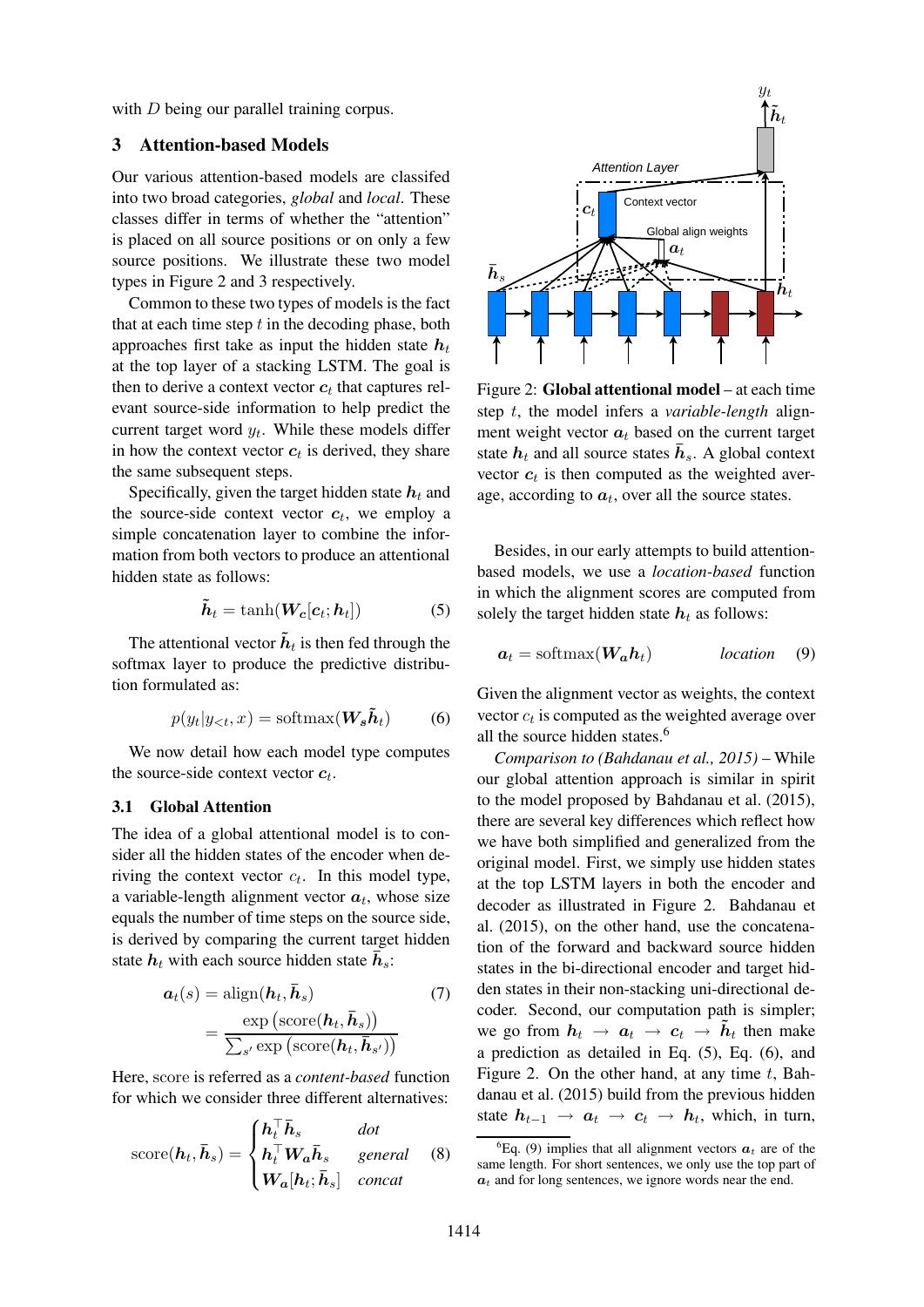

Figure 3: Local attention model – the model first predicts a single aligned position  $p_t$  for the current target word. A window centered around the source position  $p_t$  is then used to compute a context vector  $c_t$ , a weighted average of the source hidden states in the window. The weights  $a_t$  are inferred from the current target state  $h_t$  and those source states  $\bar{h}_s$  in the window.

goes through a deep-output and a maxout layer before making predictions.<sup>7</sup> Lastly, Bahdanau et al. (2015) only experimented with one alignment function, the *concat* product; whereas we show later that the other alternatives are better.

### 3.2 Local Attention

The global attention has a drawback that it has to attend to all words on the source side for each target word, which is expensive and can potentially render it impractical to translate longer sequences, e.g., paragraphs or documents. To address this deficiency, we propose a *local* attentional mechanism that chooses to focus only on a small subset of the source positions per target word.

This model takes inspiration from the tradeoff between the *soft* and *hard* attentional models proposed by Xu et al. (2015) to tackle the image caption generation task. In their work, soft attention refers to the global attention approach in which weights are placed "softly" over all patches in the source image. The hard attention, on the other hand, selects one patch of the image to attend to at a time. While less expensive at inference time, the hard attention model is non-differentiable and requires more complicated techniques such as variance reduction or reinforcement learning to train.

Our local attention mechanism selectively focuses on a small window of context and is differentiable. This approach has an advantage of avoiding the expensive computation incurred in the soft attention and at the same time, is easier to train than the hard attention approach. In concrete details, the model first generates an aligned position  $p_t$  for each target word at time t. The context vector  $c_t$  is then derived as a weighted average over the set of source hidden states within the window  $[p_t-D, p_t+D]$ ; D is empirically selected.<sup>8</sup> Unlike the global approach, the local alignment vector  $a_t$ is now fixed-dimensional, i.e.,  $\in \mathbb{R}^{2D+1}$ . We consider two variants of the model as below.

*Monotonic* alignment (**local-m**) – we simply set  $p_t = t$  assuming that source and target sequences are roughly monotonically aligned. The alignment vector  $a_t$  is defined according to Eq. (7).<sup>9</sup>

*Predictive* alignment (local-p) – instead of assuming monotonic alignments, our model predicts an aligned position as follows:

$$
p_t = S \cdot \text{sigmoid}(\boldsymbol{v}_p^\top \tanh(\boldsymbol{W_p h_t})),\qquad(10)
$$

 $W_p$  and  $v_p$  are the model parameters which will be learned to predict positions.  $S$  is the source sentence length. As a result of sigmoid,  $p_t \in [0, S]$ . To favor alignment points near  $p_t$ , we place a Gaussian distribution centered around  $p_t$ . Specifically, our alignment weights are now defined as:

$$
\boldsymbol{a}_t(s) = \text{align}(\boldsymbol{h}_t, \boldsymbol{\bar{h}}_s) \exp\left(-\frac{(s - p_t)^2}{2\sigma^2}\right) \tag{11}
$$

We use the same align function as in Eq. (7) and the standard deviation is empirically set as  $\sigma = \frac{D}{2}$  $\frac{D}{2}$ . It is important to note that  $p_t$  is a *real* nummber; whereas s is an *integer* within the window centered at  $p_t$ .<sup>10</sup>

*Comparison to (Gregor et al., 2015)* – have proposed a *selective attention* mechanism, very similar to our local attention, for the image generation task. Their approach allows the model to select an image patch of varying location and zoom. We, instead, use the same "zoom" for all target positions, which greatly simplifies the formulation and still achieves good performance.

<sup>&</sup>lt;sup>7</sup>We will refer to this difference again in Section 3.3.

<sup>&</sup>lt;sup>8</sup>If the window crosses the sentence boundaries, we simply ignore the outside part and consider words in the window.

<sup>9</sup> *local-m* is the same as the global model except that the vector  $a_t$  is fixed-length and shorter.

<sup>10</sup>*local-p* is similar to the local-m model except that we dynamically compute  $p_t$  and use a Gaussian distribution to modify the original alignment weights align $(h_t, \bar{h}_s)$  as shown in Eq. (11). By utilizing  $p_t$  to derive  $a_t$ , we can compute backprop gradients for  $W_p$  and  $v_p$ .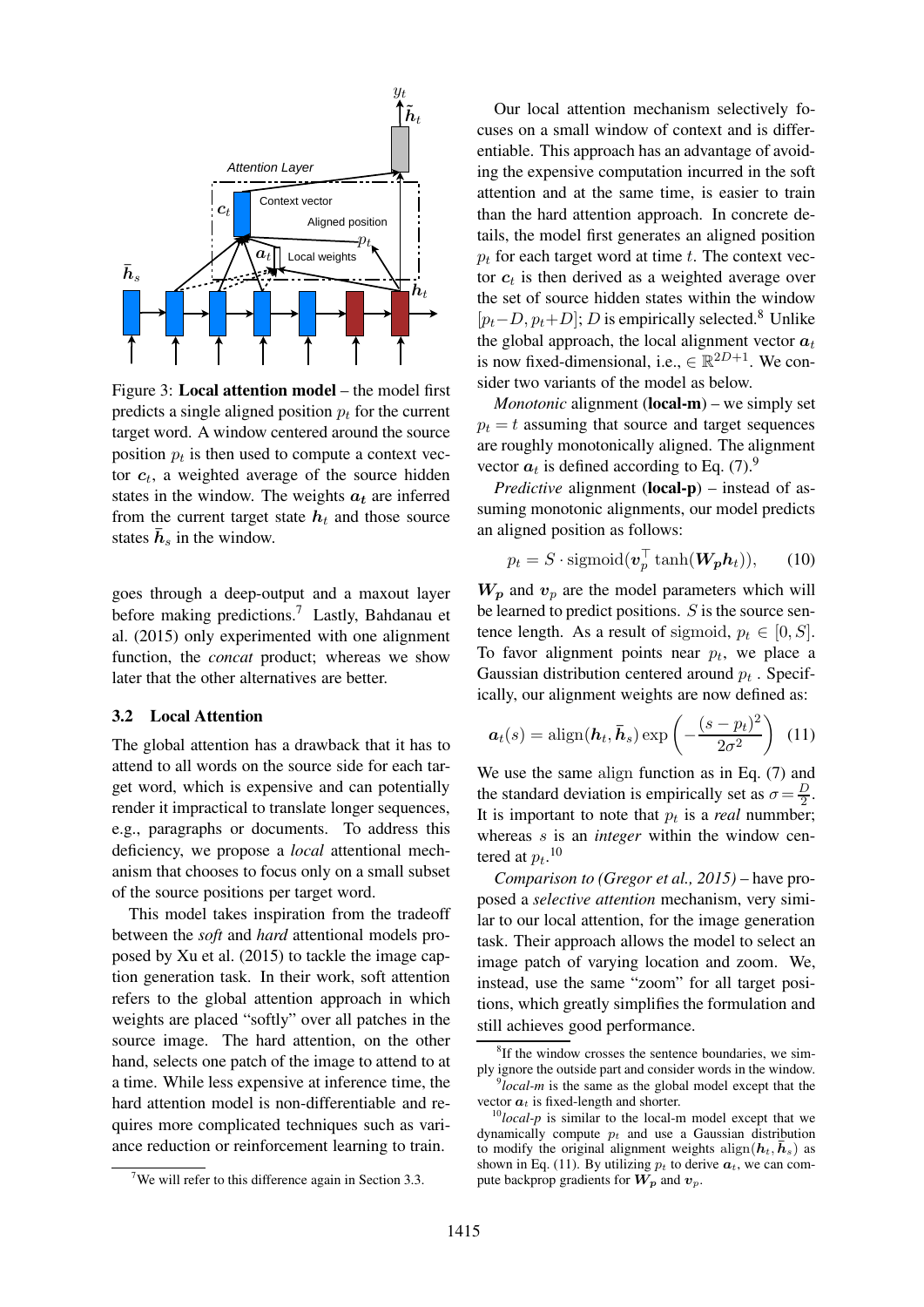

Figure 4: Input-feeding approach – Attentional vectors  $h_t$  are fed as inputs to the next time steps to inform the model about past alignment decisions.

### 3.3 Input-feeding Approach

In our proposed global and local approaches, the attentional decisions are made independently, which is suboptimal. Whereas, in standard MT, a *coverage* set is often maintained during the translation process to keep track of which source words have been translated. Likewise, in attentional NMTs, alignment decisions should be made jointly taking into account past alignment information. To address that, we propose an *inputfeeding* approach in which attentional vectors  $h_t$ are concatenated with inputs at the next time steps as illustrated in Figure  $4.11$  The effects of having such connections are two-fold: (a) we hope to make the model fully aware of previous alignment choices and (b) we create a very deep network spanning both horizontally and vertically.

*Comparison to other work* – Bahdanau et al. (2015) use context vectors, similar to our  $c_t$ , in building subsequent hidden states, which can also achieve the "coverage" effect. However, there has not been any analysis of whether such connections are useful as done in this work. Also, our approach is more general; as illustrated in Figure 4, it can be applied to general stacking recurrent architectures, including non-attentional models.

Xu et al. (2015) propose a *doubly attentional* approach with an additional constraint added to the training objective to make sure the model pays equal attention to all parts of the image during the caption generation process. Such a constraint can

<sup>11</sup>If *n* is the number of LSTM cells, the input size of the first LSTM layer is  $2n$ ; those of subsequent layers are n.

also be useful to capture the coverage set effect in NMT that we mentioned earlier. However, we chose to use the input-feeding approach since it provides flexibility for the model to decide on any attentional constraints it deems suitable.

### 4 Experiments

We evaluate the effectiveness of our models on the WMT translation tasks between English and German in both directions. newstest2013 (3000 sentences) is used as a development set to select our hyperparameters. Translation performances are reported in case-sensitive BLEU (Papineni et al., 2002) on newstest2014 (2737 sentences) and newstest2015 (2169 sentences). Following (Luong et al., 2015), we report translation quality using two types of BLEU: (a) *tokenized*<sup>12</sup> BLEU to be comparable with existing NMT work and (b) *NIST*<sup>13</sup> BLEU to be comparable with WMT results.

### 4.1 Training Details

All our models are trained on the WMT'14 training data consisting of 4.5M sentences pairs (116M English words, 110M German words). Similar to (Jean et al., 2015), we limit our vocabularies to be the top 50K most frequent words for both languages. Words not in these shortlisted vocabularies are converted into a universal token  $\langle \text{unk} \rangle$ .

When training our NMT systems, following (Bahdanau et al., 2015; Jean et al., 2015), we filter out sentence pairs whose lengths exceed 50 words and shuffle mini-batches as we proceed. Our stacking LSTM models have 4 layers, each with 1000 cells, and 1000-dimensional embeddings. We follow (Sutskever et al., 2014; Luong et al., 2015) in training NMT with similar settings: (a) our parameters are uniformly initialized in  $[-0.1, 0.1]$ , (b) we train for 10 epochs using plain SGD, (c) a simple learning rate schedule is employed – we start with a learning rate of 1; after 5 epochs, we begin to halve the learning rate every epoch, (d) our mini-batch size is 128, and (e) the normalized gradient is rescaled whenever its norm exceeds 5. Additionally, we also use dropout for our LSTMs as suggested by (Zaremba et al., 2015). For dropout models, we train for 12 epochs and start halving the learning rate after 8 epochs.

Our code is implemented in MATLAB. When

<sup>&</sup>lt;sup>12</sup>All texts are tokenized with tokenizer.perl and BLEU scores are computed with multi-bleu.perl.

<sup>&</sup>lt;sup>13</sup>With the mteval-v13a script as per WMT guideline.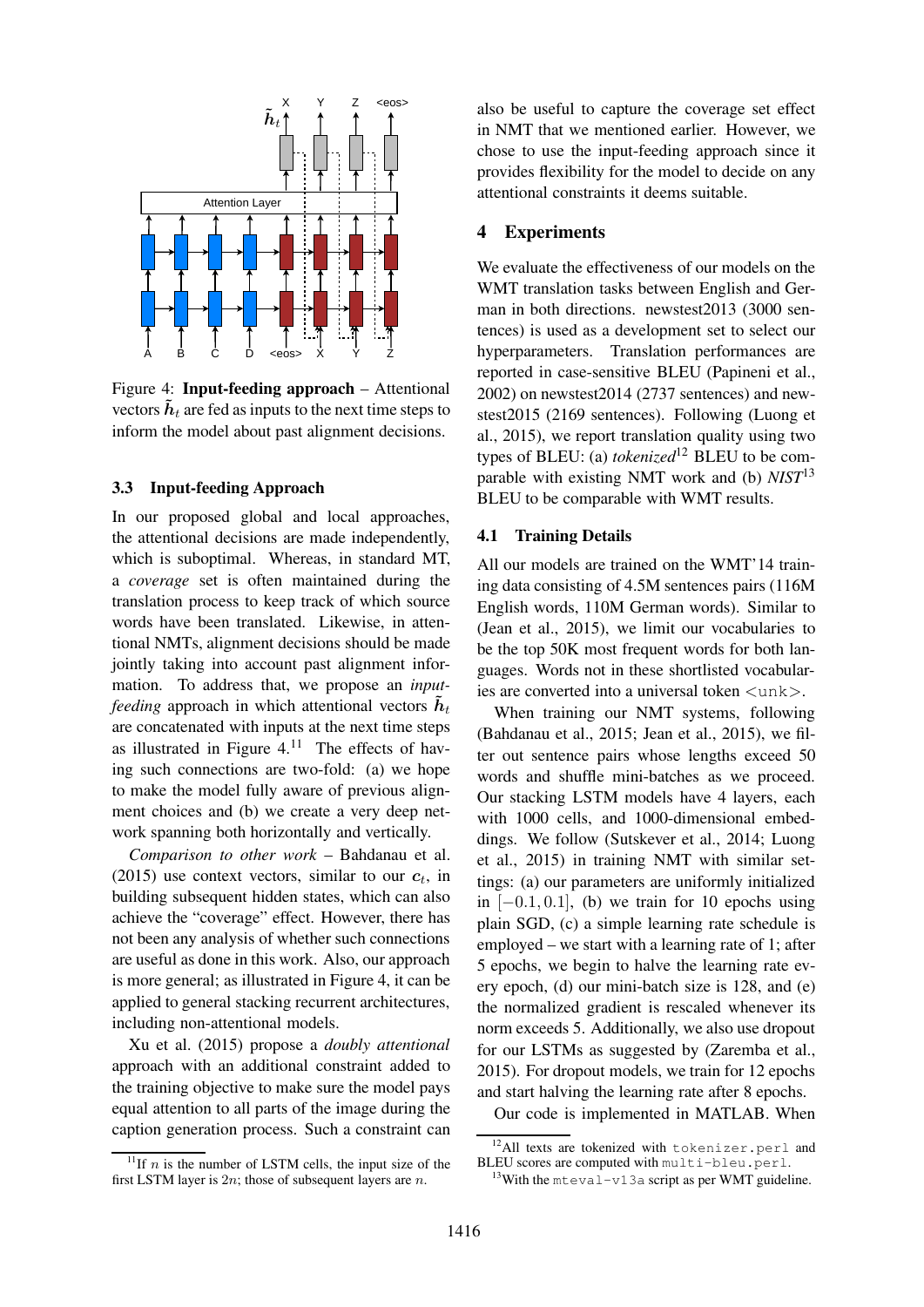| <b>System</b>                                                                        | Ppl  | <b>BLEU</b>   |
|--------------------------------------------------------------------------------------|------|---------------|
| Winning WMT'14 system - $phrase\text{-}based + large\text{ }LM$ (Buck et al., 2014)  |      | 20.7          |
| Existing NMT systems                                                                 |      |               |
| RNNsearch (Jean et al., 2015)                                                        |      | 16.5          |
| RNNsearch + unk replace (Jean et al., 2015)                                          |      | 19.0          |
| RNNsearch + unk replace + large vocab + <i>ensemble</i> 8 models (Jean et al., 2015) |      | 21.6          |
| Our NMT systems                                                                      |      |               |
| <b>Base</b>                                                                          | 10.6 | 11.3          |
| Base + reverse                                                                       | 9.9  | $12.6 (+1.3)$ |
| $Base + reverse + dropout$                                                           | 8.1  | $14.0 (+1.4)$ |
| Base + reverse + dropout + global attention ( <i>location</i> )                      | 7.3  | $16.8 (+2.8)$ |
| Base + reverse + dropout + global attention $(location)$ + feed input                | 6.4  | $18.1 (+1.3)$ |
| Base + reverse + dropout + local-p attention $(general)$ + feed input                | 5.9  | $19.0 (+0.9)$ |
| Base + reverse + dropout + local-p attention $(general)$ + feed input + unk replace  |      | $20.9 (+1.9)$ |
| <i>Ensemble</i> 8 models + unk replace                                               |      | $23.0 (+2.1)$ |

Table 1: WMT'14 English-German results – shown are the perplexities (ppl) and the *tokenized* BLEU scores of various systems on newstest2014. We highlight the best system in bold and give *progressive* improvements in italic between consecutive systems. *local-p* referes to the local attention with predictive alignments. We indicate for each attention model the alignment score function used in pararentheses.

running on a single GPU device Tesla K40, we achieve a speed of 1K *target* words per second. It takes 7–10 days to completely train a model.

#### 4.2 English-German Results

We compare our NMT systems in the English-German task with various other systems. These include the winning system in WMT'14 (Buck et al., 2014), a phrase-based system whose language models were trained on a huge monolingual text, the Common Crawl corpus. For end-to-end neural machine translation systems, to the best of our knowledge, (Jean et al., 2015) is the only work experimenting with this language pair and currently the SOTA system. We only present results for some of our attention models and will later analyze the rest in Section 5.

As shown in Table 1, we achieve progressive improvements when (a) reversing the source sentence, +1.3 BLEU, as proposed in (Sutskever et al., 2014) and (b) using dropout, +1.4 BLEU. On top of that, (c) the global attention approach gives a significant boost of +2.8 BLEU, making our model slightly better than the base attentional system of Bahdanau et al. (2015) (row *RNNSearch*). When (d) using the *input-feeding* approach, we seize another notable gain of +1.3 BLEU and outperform their system. The local attention model with predictive alignments (row *local-p*) proves to be even better, giving us a further improvement of +0.9 BLEU on top of the global attention

model. It is interesting to observe the trend previously reported in (Luong et al., 2015) that perplexity strongly correlates with translation quality. In total, we achieve a significant gain of 5.0 BLEU points over the non-attentional baseline, which already includes known techniques such as source reversing and dropout.

The unknown replacement technique proposed in (Luong et al., 2015; Jean et al., 2015) yields another nice gain of +1.9 BLEU, demonstrating that our attentional models do learn useful alignments for unknown works. Finally, by ensembling 8 different models of various settings, e.g., using different attention approaches, with and without dropout etc., we were able to achieve a *new SOTA* result of 23.0 BLEU, outperforming the existing best system (Jean et al., 2015) by +1.4 BLEU.

| <b>System</b>                              | <b>BLEU</b> |
|--------------------------------------------|-------------|
| $SOTA - NMT + 5\text{-}gram$ rerank (MILA) | 24.9        |
| Our ensemble $8$ models $+$ unk replace    | 25.9        |

Table 2: WMT'15 English-German results – *NIST* BLEU scores of the existing WMT'15 SOTA system and our best one on newstest2015.

*Latest results in WMT'15* – despite the fact that our models were trained on WMT'14 with slightly less data, we test them on newstest2015 to demonstrate that they can generalize well to different test sets. As shown in Table 2, our best system es-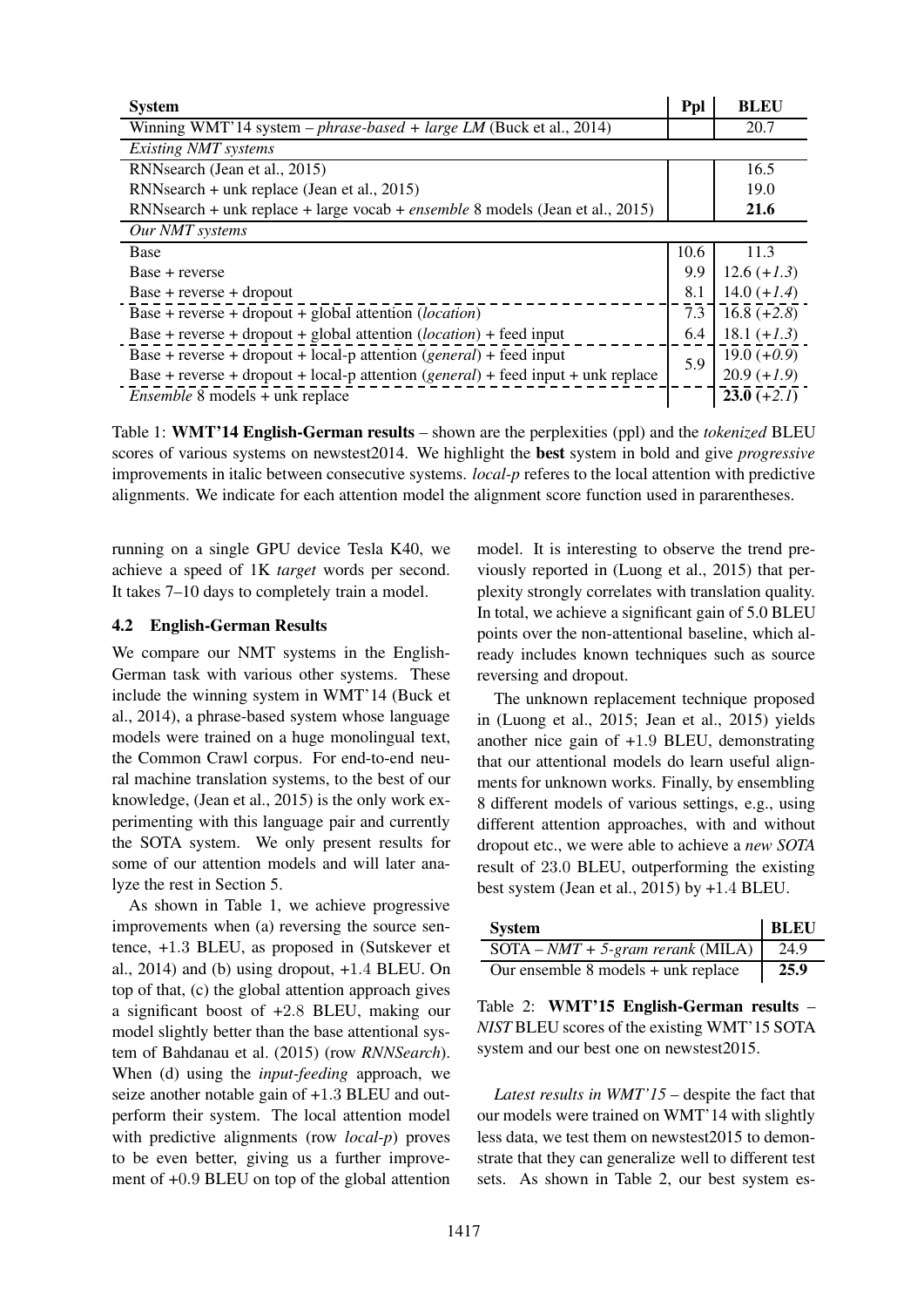| <b>System</b>                          | Ppl. | <b>BLEU</b>              |
|----------------------------------------|------|--------------------------|
| WMT'15 systems                         |      |                          |
| SOTA – <i>phrase-based</i> (Edinburgh) |      | 29.2                     |
| $NMT + 5$ -gram rerank (MILA)          |      | 27.6                     |
| Our NMT systems                        |      |                          |
| Base (reverse)                         | 14.3 | 16.9                     |
| + global (location)                    | 12.7 | $\overline{19.1}$ (+2.2) |
| + global (location) + feed             | 10.9 | $20.1 (+1.0)$            |
| $+$ global $(dot) + drop + feed$       | 9.7  | $22.8 (+2.7)$            |
| $+$ global $(dot)$ + drop + feed + unk |      | $24.9 (+2.1)$            |

Table 3: WMT'15 German-English results – performances of various systems (similar to Table 1). The *base* system already includes source reversing on which we add *global* attention, *drop*out, input *feed*ing, and *unk* replacement.

tablishes a *new SOTA* performance of 25.9 BLEU, outperforming the existing best system backed by NMT and a 5-gram LM reranker by +1.0 BLEU.

# 4.3 German-English Results

We carry out a similar set of experiments for the WMT'15 translation task from German to English. While our systems have not yet matched the performance of the SOTA system, we nevertheless show the effectiveness of our approaches with large and progressive gains in terms of BLEU as illustrated in Table 3. The *attentional* mechanism gives us +2.2 BLEU gain and on top of that, we obtain another boost of up to  $+1.0$  BLEU from the *input-feeding* approach. Using a better alignment function, the content-based *dot* product one, together with *dropout* yields another gain of +2.7 BLEU. Lastly, when applying the unknown word replacement technique, we seize an additional +2.1 BLEU, demonstrating the usefulness of attention in aligning rare words.

# 5 Analysis

We conduct extensive analysis to better understand our models in terms of learning, the ability to handle long sentences, choices of attentional architectures, and alignment quality. All models considered here are English-German NMT systems tested on newstest2014.

### 5.1 Learning curves

We compare models built on top of one another as listed in Table 1. It is pleasant to observe in Figure 5 a clear separation between non-attentional and attentional models. The input-feeding ap-



Figure 5: Learning curves – test cost (ln perplexity) on newstest2014 for English-German NMTs as training progresses.

proach and the local attention model also demonstrate their abilities in driving the test costs lower. The non-attentional model with dropout (the blue + curve) learns slower than other non-dropout models, but as time goes by, it becomes more robust in terms of minimizing test errors.

# 5.2 Effects of Translating Long Sentences

We follow (Bahdanau et al., 2015) to group sentences of similar lengths together and compute a BLEU score per group. As demonstrated in Figure 6, our attentional models are more effective than the other non-attentional model in handling long sentences: the translation quality does not degrade as sentences become longer. Our best model (the blue + curve) outperforms all other systems in all length buckets.



Figure 6: Length Analysis – translation qualities of different systems as sentences become longer.

# 5.3 Choices of Attentional Architectures

We examine different attention models (*global, local-m, local-p*) and different alignment functions (*location, dot, general, concat*) as described in Section 3. Due to limited resources, we cannot run all the possible combinations. However,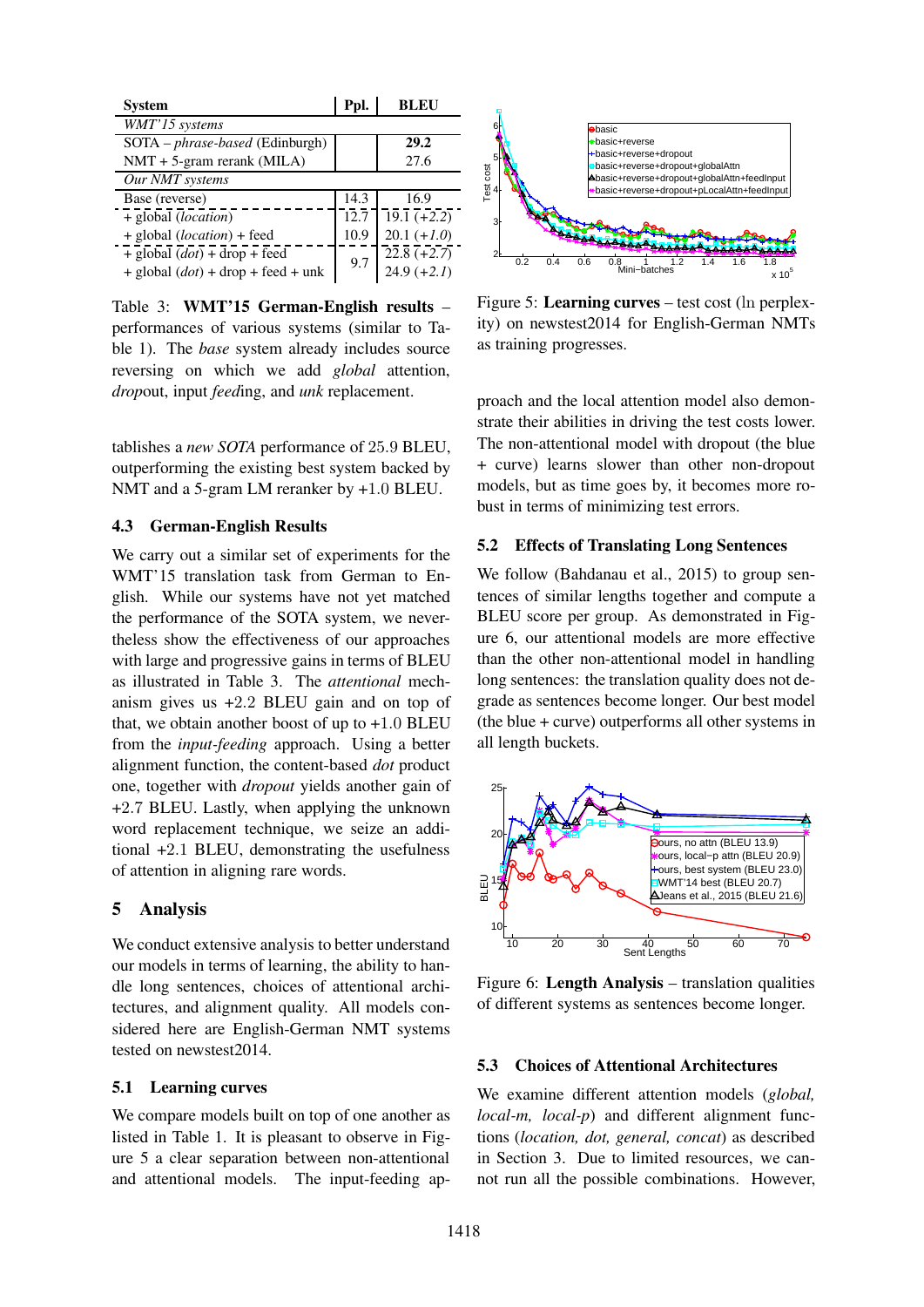| <b>System</b>     | Ppl  | BLEU          |               |
|-------------------|------|---------------|---------------|
|                   |      | <b>Before</b> | After unk     |
| global (location) | 6.4  | 18.1          | $19.3 (+1.2)$ |
| global (dot)      | 6.1  | 18.6          | $20.5 (+1.9)$ |
| global (general)  | 6.1  | 17.3          | $19.1 (+1.8)$ |
| $local-m$ (dot)   | >7.0 | X             | X             |
| local-m (general) | 6.2  | 18.6          | $20.4 (+1.8)$ |
| $local-p$ (dot)   | 6.6  | 18.0          | $19.6 (+1.9)$ |
| local-p (general) | 5.9  | 19            | $20.9 (+1.9)$ |

Table 4: Attentional Architectures – performances of different attentional models. We trained two local-m (dot) models; both have  $ppl > 7.0$ .

results in Table 4 do give us some idea about different choices. The *location-based* function does not learn good alignments: the *global (location)* model can only obtain a small gain when performing unknown word replacement compared to using other alignment functions.<sup>14</sup> For *content-based* functions, our implementation of *concat* does not yield good performances and more analysis should be done to understand the reason.<sup>15</sup> It is interesting to observe that *dot* works well for the global attention and *general* is better for the local attention. Among the different models, the local attention model with predictive alignments (*local-p*) is best, both in terms of perplexities and BLEU.

#### 5.4 Alignment Quality

A by-product of attentional models are word alignments. While (Bahdanau et al., 2015) visualized alignments for some sample sentences and observed gains in translation quality as an indication of a working attention model, no work has assessed the alignments learned as a whole. In contrast, we set out to evaluate the alignment quality using the alignment error rate (AER) metric.

Given the gold alignment data provided by RWTH for 508 English-German Europarl sentences, we "force" decode our attentional models to produce translations that match the references. We extract only one-to-one alignments by selecting the source word with the highest alignment

| Method                  | A ER |
|-------------------------|------|
| global (location)       | 0.39 |
| local-m (general)       | 0.34 |
| local-p (general)       | 0.36 |
| ensemble                | 0.34 |
| <b>Berkeley Aligner</b> | 0.32 |

Table 6: AER scores – results of various models on the RWTH English-German alignment data.

weight per target word. Nevertheless, as shown in Table 6, we were able to achieve AER scores comparable to the one-to-many alignments obtained by the Berkeley aligner (Liang et al., 2006).<sup>16</sup>

We also found that the alignments produced by local attention models achieve lower AERs than those of the global one. The AER obtained by the ensemble, while good, is not better than the local-m AER, suggesting the well-known observation that AER and translation scores are not well correlated (Fraser and Marcu, 2007). Due to space constraint, we can only show alignment visualizations in the arXiv version of our paper. $17$ 

# 5.5 Sample Translations

We show in Table 5 sample translations in both directions. It it appealing to observe the effect of attentional models in correctly translating names such as "Miranda Kerr" and "Roger Dow". Non-attentional models, while producing sensible names from a language model perspective, lack the direct connections from the source side to make correct translations.

We also observed an interesting case in the second English-German example, which requires translating the *doubly-negated* phrase, "not incompatible". The attentional model correctly produces "nicht ... unvereinbar"; whereas the non-attentional model generates "nicht vereinbar", meaning "not compatible".<sup>18</sup> The attentional model also demonstrates its superiority in translating long sentences as in the last example.

### 6 Conclusion

In this paper, we propose two simple and effective attentional mechanisms for neural machine

<sup>&</sup>lt;sup>14</sup>There is a subtle difference in how we retrieve alignments for the different alignment functions. At time step  $\bar{t}$  in which we receive  $y_{t-1}$  as input and then compute  $h_t, a_t, c_t$ , and  $\tilde{h}_t$  before predicting  $y_t$ , the alignment vector  $a_t$  is used as alignment weights for (a) the predicted word  $y_t$  in the *location-based* alignment functions and (b) the input word y<sup>t</sup>−<sup>1</sup> in the *content-based* functions.

<sup>&</sup>lt;sup>15</sup>With *concat*, the perplexities achieved by different models are 6.7 (global), 7.1 (local-m), and 7.1 (local-p).

<sup>16</sup>We concatenate the 508 sentence pairs with 1M sentence pairs from WMT and run the Berkeley aligner.

<sup>17</sup>http://arxiv.org/abs/1508.04025

<sup>&</sup>lt;sup>18</sup>The reference uses a more fancy translation of "incompatible", which is "im Widerspruch zu etwas stehen". Both models, however, failed to translate "passenger experience".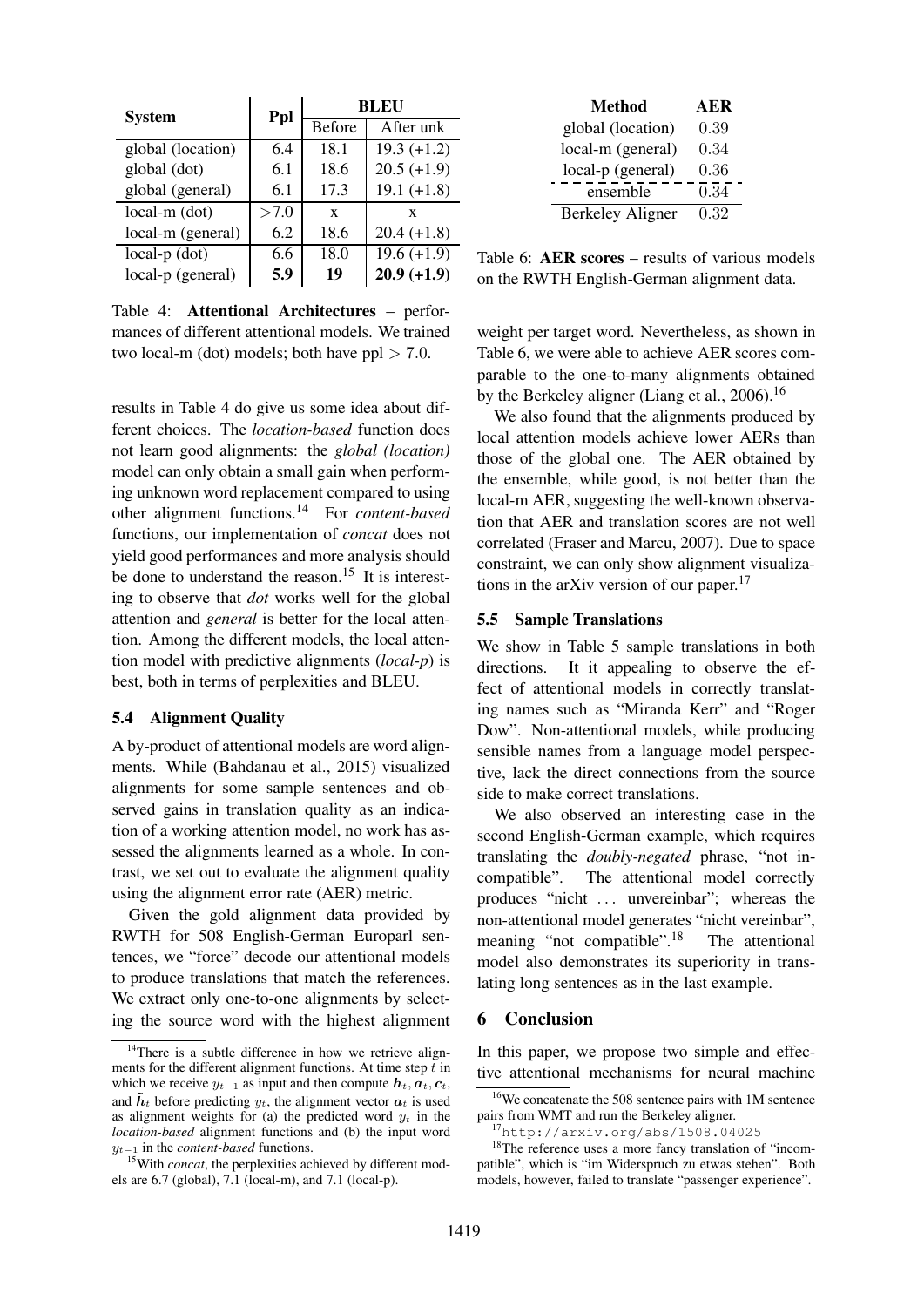English-German translations

| src  | Orlando Bloom and Miranda Kerr still love each other                                                                                                       |
|------|------------------------------------------------------------------------------------------------------------------------------------------------------------|
| ref  | Orlando Bloom und <i>Miranda Kerr</i> lieben sich noch immer                                                                                               |
| best | Orlando Bloom und <i>Miranda Kerr</i> lieben einander noch immer.                                                                                          |
| base | Orlando Bloom und Lucas Miranda lieben einander noch immer.                                                                                                |
| src  | " We're pleased the FAA recognizes that an enjoyable passenger experience is not incompatible                                                              |
|      | with safety and security, " said Roger Dow, CEO of the U.S. Travel Association.                                                                            |
| ref  | "Wir freuen uns, dass die FAA erkennt, dass ein angenehmes Passagiererlebnis nicht im Wider-                                                               |
|      | spruch zur Sicherheit steht", sagte Roger Dow, CEO der U.S. Travel Association.                                                                            |
| best | " Wir freuen uns, dass die FAA anerkennt, dass ein angenehmes ist nicht mit Sicherheit und                                                                 |
|      | Sicherheit <i>unvereinbar</i> ist", sagte <i>Roger Dow</i> , CEO der US - die.                                                                             |
| base | " Wir freuen uns über die $\langle$ unk $\rangle$ , dass ein $\langle$ unk $\rangle$ $\langle$ unk $\rangle$ mit Sicherheit nicht <b>vereinbar</b> ist mit |
|      | Sicherheit und Sicherheit", sagte Roger Cameron, CEO der US - <unk>.</unk>                                                                                 |
|      | <b>German-English translations</b>                                                                                                                         |
| src  | In einem Interview sagte Bloom jedoch, dass er und Kerr sich noch immer lieben.                                                                            |
| ref  | However, in an interview, Bloom has said that he and Kerr still love each other.                                                                           |
| best | In an interview, however, Bloom said that he and Kerr still love.                                                                                          |
| base | However, in an interview, Bloom said that he and $\text{Tina}$ were still $\langle \text{unk} \rangle$ .                                                   |
|      |                                                                                                                                                            |
| src  | Wegen der von Berlin und der Europäischen Zentralbank verhängten strengen Sparpolitik in                                                                   |
|      | Verbindung mit der Zwangsjacke, in die die jeweilige nationale Wirtschaft durch das Festhal-                                                               |
|      | ten an der gemeinsamen Währung genötigt wird, sind viele Menschen der Ansicht, das Projekt                                                                 |
|      | Europa sei zu weit gegangen                                                                                                                                |
| ref  | The austerity imposed by Berlin and the European Central Bank, coupled with the straitjacket                                                               |
|      | imposed on national economies through adherence to the common currency, has led many people                                                                |
|      | to think Project Europe has gone too far.                                                                                                                  |
| best | Because of the strict <i>austerity measures imposed by Berlin and the European Central Bank in</i>                                                         |
|      | connection with the straitjacket in which the respective national economy is forced to adhere to                                                           |
|      | the common currency, many people believe that the European project has gone too far.                                                                       |
| base | Because of the pressure imposed by the European Central Bank and the Federal Central Bank                                                                  |
|      | with the strict austerity imposed on the national economy in the face of the single currency,                                                              |

Table 5: Sample translations – for each example, we show the source (*src*), the human translation (*ref*), the translation from our best model (*best*), and the translation of a non-attentional model (*base*). We italicize some *correct* translation segments and highlight a few wrong ones in bold.

translation: the *global* approach which always looks at all source positions and the *local* one that only attends to a subset of source positions at a time. We test the effectiveness of our models in the WMT translation tasks between English and German in both directions. Our local attention yields large gains of up to 5.0 BLEU over non-attentional models that already incorporate known techniques such as dropout. For the English to German translation direction, our ensemble model has established new state-of-the-art results for both WMT'14 and WMT'15.

We have compared various alignment functions and shed light on which functions are best for which attentional models. Our analysis shows that attention-based NMT models are superior to nonattentional ones in many cases, for example in translating names and handling long sentences.

# Acknowledgment

We gratefully acknowledge support from a gift from Bloomberg L.P. and the support of NVIDIA Corporation with the donation of Tesla K40 GPUs. We thank Andrew Ng and his group as well as the Stanford Research Computing for letting us use their computing resources. We thank Russell Stewart for helpful discussions on the models. Lastly, we thank Quoc Le, Ilya Sutskever, Oriol Vinyals, Richard Socher, Michael Kayser, Jiwei Li, Panupong Pasupat, Kelvin Gu, members of the Stanford NLP Group and the annonymous reviewers for their valuable comments and feedback.